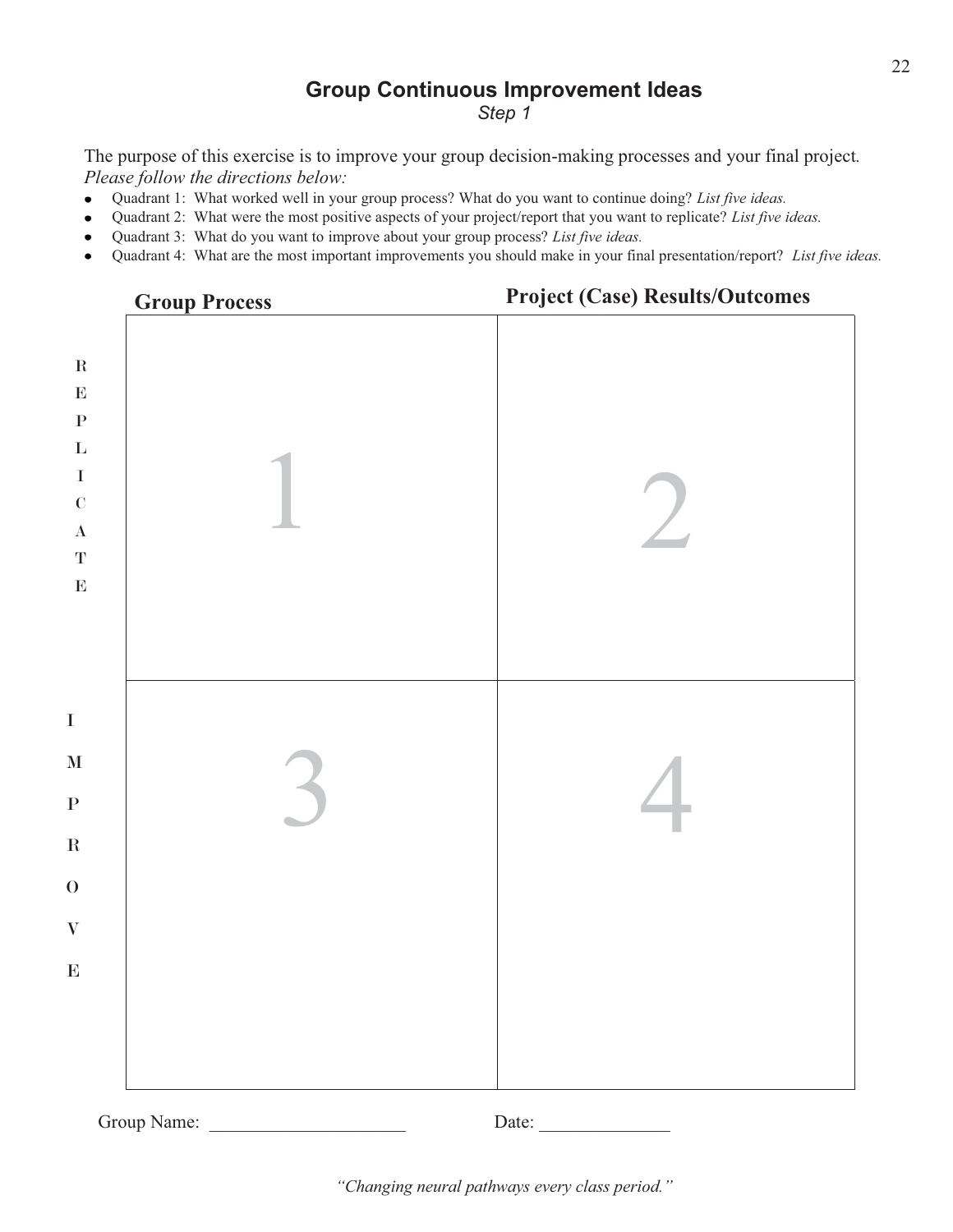#### **Group Performance Appraisal**

*Step 2* 

*Purpose:* This performance appraisal is to critique your colleagues' performance in a group. These ratings will be used to evaluate the effectiveness of each group member. This should serve as proof for the overall rating on the following page. Responding in a candid way will provide the greatest benefit for continuous improvement.

1 = needs improvement,  $2$  = average,  $3$  = above average and  $4$  = exemplary

Write each group member's name above the rating boxes to the right.

| Group Performance | Attended all group meetings or contacted the group<br>÷<br>when he/she was unable to meet<br>Arrived to meetings in a timely manner<br>Came to meetings prepared and ready to work with<br>colleagues<br>Followed through on responsibilities and duties<br>Treated all colleagues with respect<br>Abided by the group agenda                                                             | ريءَ<br>肩<br>$\overline{1}$<br>$\rightleftharpoons$<br>G<br>巹                     | ுற<br>启<br>$=$<br>$\Rightarrow$<br>Git.<br>凾                      | ுற<br>启<br>TЩ<br>$\Rightarrow$<br>G<br>巹                                   | ுற<br>启<br>$\overline{u}$<br>$\rightleftarrows$<br>Gi<br>凾 | ுற<br>昼<br>$\overline{1}$<br>$\Rightarrow$<br>Œз<br>巹           | ுற<br>启<br>$=$<br>$\rightleftarrows$<br>$\mathbb{Z}$<br>凾       |
|-------------------|-------------------------------------------------------------------------------------------------------------------------------------------------------------------------------------------------------------------------------------------------------------------------------------------------------------------------------------------------------------------------------------------|-----------------------------------------------------------------------------------|-------------------------------------------------------------------|----------------------------------------------------------------------------|------------------------------------------------------------|-----------------------------------------------------------------|-----------------------------------------------------------------|
| Interpersonal     | Kept an open mind and considered different<br>viewpoints<br>Avoided overgeneralizations, false assumptions, and<br>was careful not to oversimplify issues<br>Listened, clarified, and integrated information in the<br>÷<br>group setting<br>Asked the right questions at the appropriate time<br>Was appropriately assertive in group setting<br>Repressed useless emotions and thoughts | ريءَ<br>$\mathbf{H}$<br>$=$<br>$\rightleftharpoons$<br>$\mathbb{Z}$<br>巹          | பு<br>后<br>īΞ.<br>$\Rightarrow$<br>G<br>凾                         | رانیا<br>启<br>$\overline{1}$<br>$\Rightarrow$<br>G<br>巹                    | டு<br>昼<br>ъÉ.<br>$\rightleftarrows$<br>Git.<br>凾          | ريڪا<br>后<br>$\overline{1}$<br>$\Rightarrow$<br>G<br>凾          | ري€<br>启<br>TЩ<br>$\Rightarrow$<br>$\overline{\mathbb{Z}}$<br>凾 |
| Critical Thinking | Provided proof for arguments<br>₹<br>Discerned the implications of ideas<br>÷<br>Developed action plans<br>Discerned underlying assumptions<br>Clarified definitions of effectiveness<br>Found underlying patterns<br>Acted in an ethical manner                                                                                                                                          | ريءَ<br>后<br>$\overline{1}$<br>$\rightleftharpoons$<br>$\overrightarrow{33}$<br>巹 | ுற<br>后<br>īΞ.<br>$\rightleftarrows$<br>$\overrightarrow{3}$<br>巹 | ுற<br>画<br>$\overline{1}$<br>$\Rightarrow$<br>$\overline{\mathbb{R}}$<br>巹 | ுற<br>启<br>ĩЩ.<br>₩<br>Gi<br>巹                             | ுற<br>启<br>$\overline{1}$<br>$\Rightarrow$<br>$\mathbb{Z}$<br>巹 | ுற<br>后<br>$\overline{1}$<br>₩<br>$\mathbb{Z}$<br>凾             |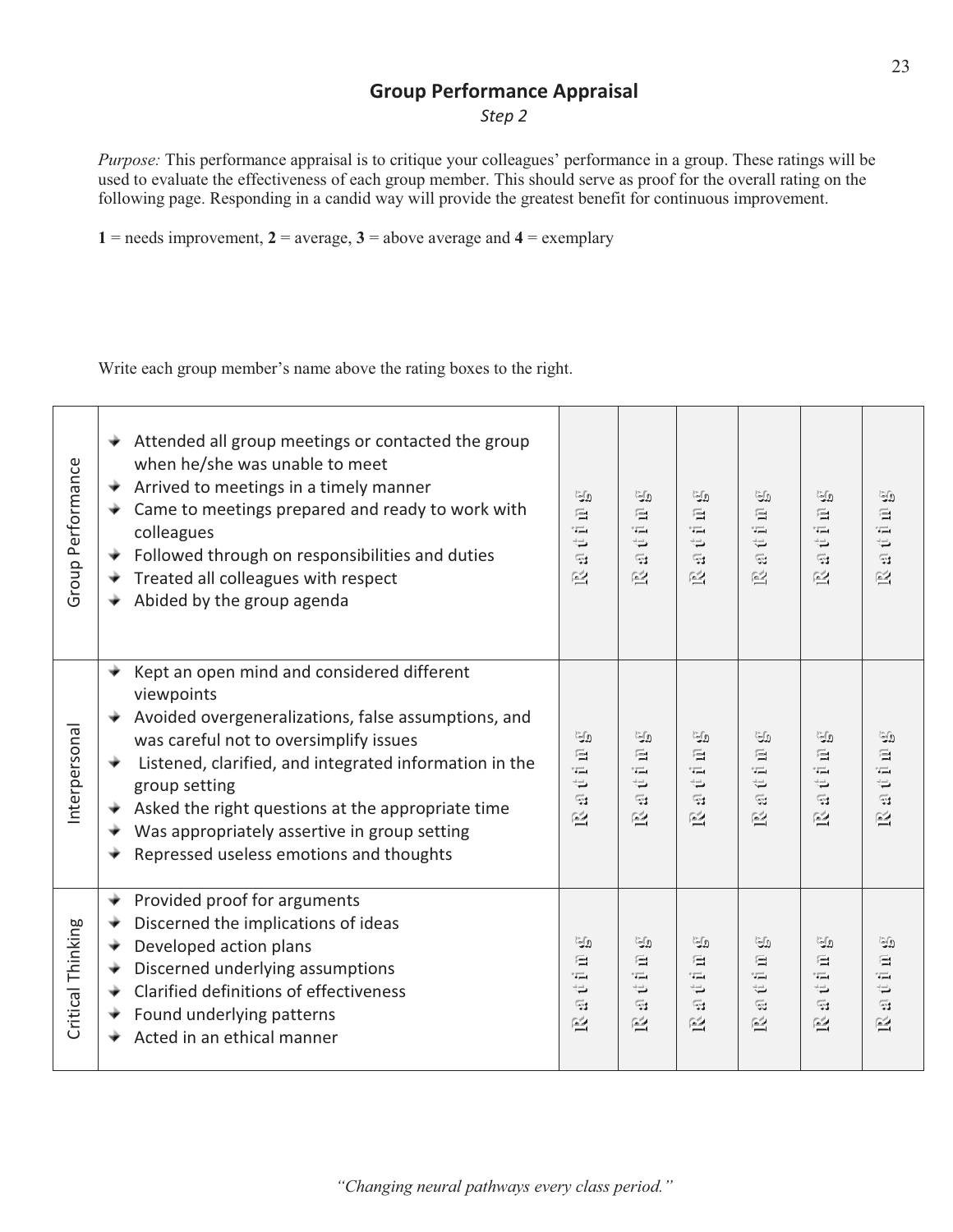### **Performance Appraisal for Continuous Improvement**

*Step 3* 

Rate each group member on a 1 (low) -10 (high) scale and give reasoning in the comments box below. Note a strength and an area of improvement for each member.

| Member 1: | Overall Rating (1-10) |  |
|-----------|-----------------------|--|
| Comments: |                       |  |
|           |                       |  |
|           |                       |  |
|           |                       |  |
|           |                       |  |
| Member 2: | Overall Rating (1-10) |  |
| Comments: |                       |  |
|           |                       |  |
|           |                       |  |
|           |                       |  |
|           |                       |  |
| Member 3: | Overall Rating (1-10) |  |

| Comments: |  |
|-----------|--|

Member 4: Coverall Rating (1-10)

Comments:

Member 5:\_\_\_\_\_\_\_\_\_\_\_\_\_\_\_\_\_ Overall Rating (1-10)

Comments:

Member 6: Coverall Rating (1-10)

Comments:

*"Changing neural pathways every class period."*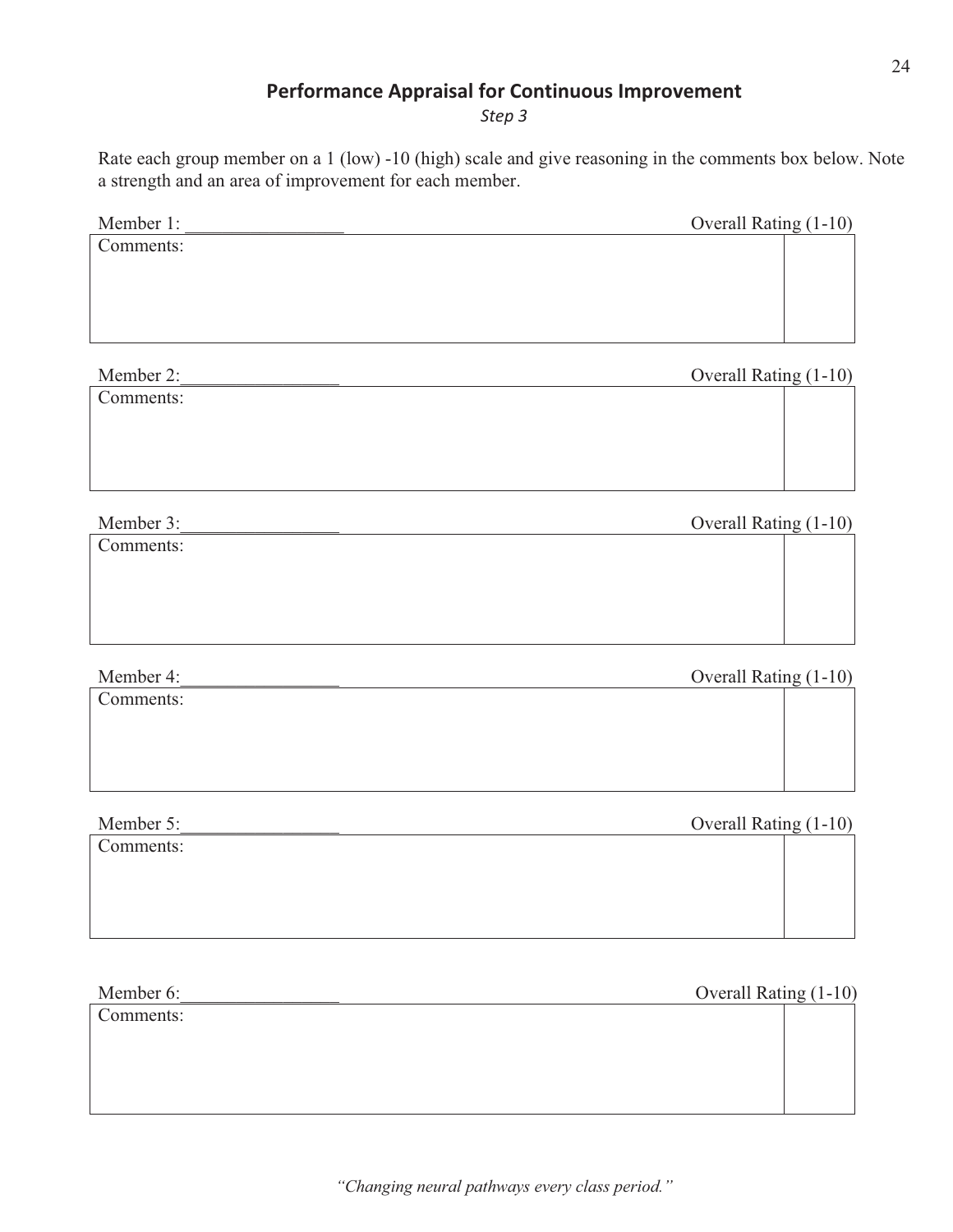## **Group Continuous Improvement Commitments**

*Step 4* 

The purpose of this exercise is to improve your group decision-making processes and your final project*. Please follow the directions below:* 

- Quadrant 1: What worked well in your group process? What do you want to continue doing? *List five ideas.*  $\bullet$
- Quadrant 2: What were the most positive aspects of your project/report that you want to replicate? *List five ideas.*
- Quadrant 3: What do you want to improve about your group process? *List five ideas.*
- Quadrant 4: What are the most important improvements you should make in your final presentation/report? *List five ideas.*



Please have all group members sign the flipside of this sheet to indicate their agreement with the continuous improvement ideas.

*"Changing neural pathways every class period."*